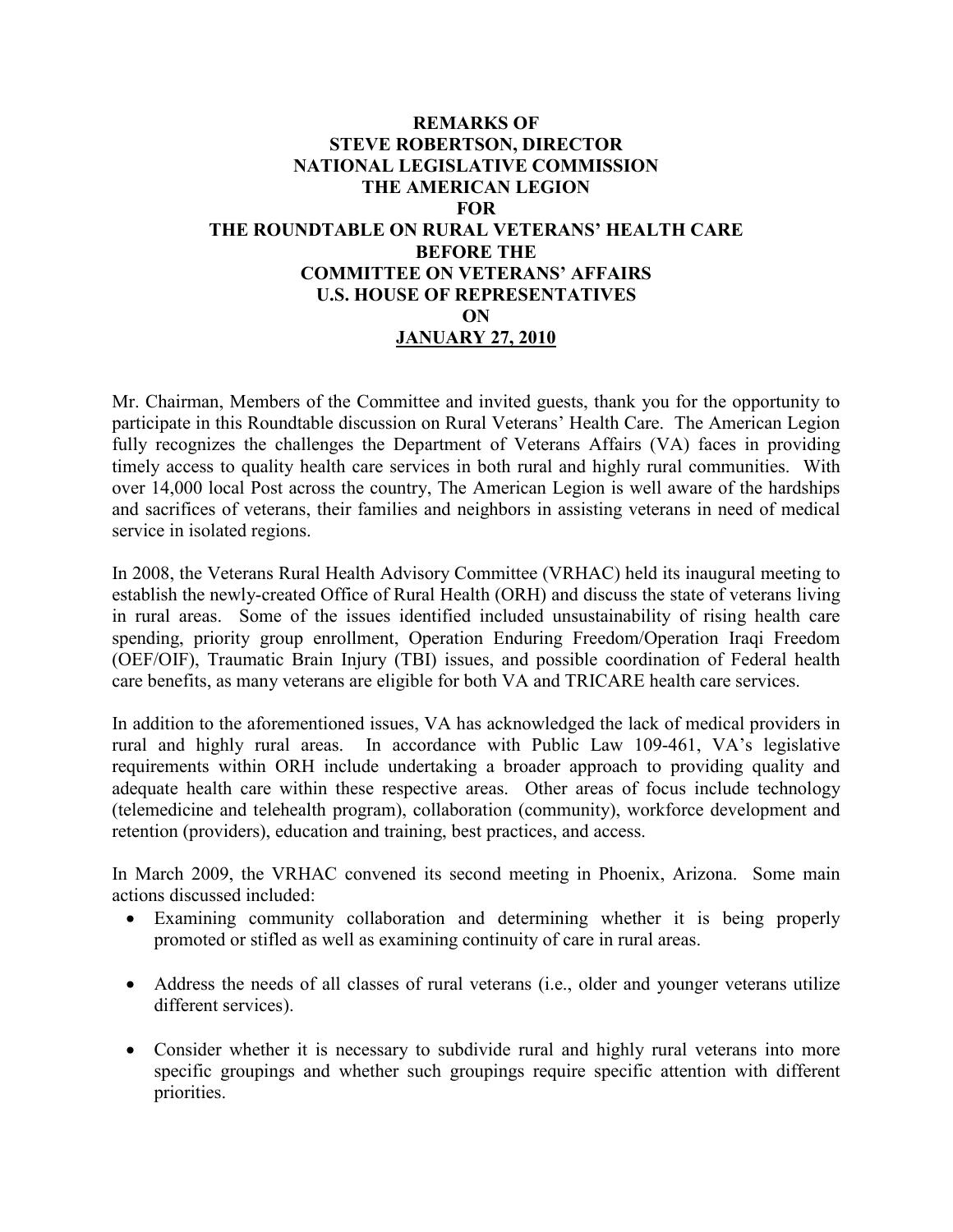Since the inaugural meeting, four primary functions of VRHAC's have been established. They include:

- Conduct policy oriented studies and analyses.
- Function as field-based clinical laboratories for policy relevant pilot projects and concomitant evaluations.
- Serve as regional rural health experts organizing and sharing information within and across Veterans Integrated Service Networks (VISNs) boundaries.
- Serve as an educational repository and clinical information clearing house.

The American Legion has learned that the rural areas are divided and classified by the VRHAC based on definitions from the U.S. Census Bureau. The VRHAC has been working to develop a crosswalk between geocoded VA data and Zip Codes, so research can be better disseminated and understood. They have also established three regions to maintain and track information.

Below are the following regions:

- **Central Region** the key partners in this region include four VA Medical Centers (Iowa City, Minneapolis, Fargo, and Omaha), the University of North Dakota, Center for Rural Health (University of Nebraska), RUPRI Center for Rural Health Policy Analysis, and University of Minnesota (Rural Health Research Center).
- **Eastern Region** the key partners in this region include two VA Medical Centers (Togus and White River Junction), North Florida/South Georgia Veterans Health System, Upstate New York Healthcare System, Dartmouth Medical School, University of Southern Maine Muskie School of Government
- **Western Region** the key partners in this region include two VA Medical Centers (Salt Lake City and Eastern Colorado VA Health Care System), University of Utah, and Brigham Young University

It was concluded that sustained community collaboration must be in place to improve patient care within all three regions.

The American Legion will monitor progress of ORH's new programs, as well as review veteran cases to ascertain the effectiveness of such. However, due to the novelty of the ORH, it is important to monitor the distribution of the two-year \$250 million appropriation for rural health initiatives within VISNs and program offices to determine the adequacy. The funding will be used to improve access and quality of health care for rural veterans. The following are congressionally mandated:

- Increasing mobile clinics (currently 50, but not in every state).
- Establishing new outpatient clinics.
- Expanding fee-based care in areas not served by VA facilities.
- Exploring collaboration with other Federal/community providers.
- Accelerating deployment of telemedicine.
- Funding innovative pilot and demonstration programs.